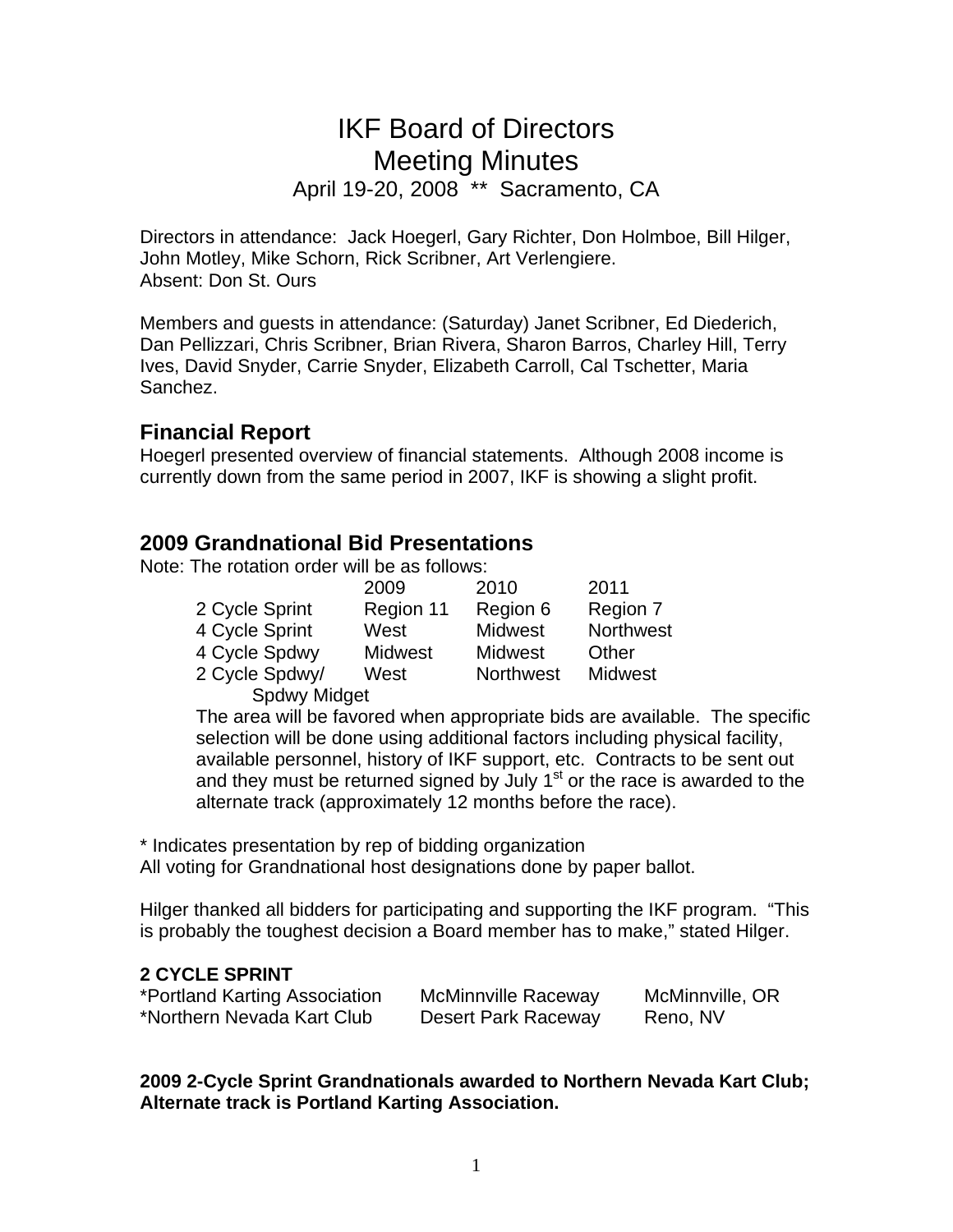## **4 CYCLE SPRINT**

\*Shasta Kart Club\*\*\* Shasta Kart Track Redding, CA Santa Maria Karting Assoc. Santa Maria Kart Track Santa Maria, CA a. E-mail from Syd White re: Shasta Kart Club

\*\*\*Wishes to combine Shifter & 4-Cycle Sprint Grand Nationals Question from Shasta Kart Club re: inclusion of Shifters at this Grandnational event. BOD requested written proposal re: request.

#### **2009 4-Cycle Sprint Grandnationals awarded to Shasta Kart Club; Alternate Santa Maria Karting Association.**

#### **2 CYCLE SPEEDWAY/SPEEDWAY MIDGET**

\*Albuquerque Spdwy Karting Harvey Caplin Memorial Albuquerque, NM Speedway \*Huron Kart Club\*\*\*\* Rolling Thunder Spdwy Huron, SD \*\*\*\*Wishes to combine 2-Cycle & 4-Cycle Speedway Grand Nationals

#### **2009 2-Cycle Speedway / Speedway Midget Grandnationals awarded to Albuquerque Speedway Karting.**

## **4 CYCLE SPEEDWAY**

\*David/Carrie Snyder 1-20 Speedway Winona, TX \*Huron Kart Club\*\*\*\* Rolling Thunder Spdwy Huron, SD

#### **2009 4-Cycle Speedway Grandnationals awarded to I-20 Speedway; Alternate: Huron Kart Club.**

## **ROAD RACE**

No bids submitted at this time Motion by Schorn to allow Verlengiere to approach KART re: a combined Road Race Grandnationals. Second – Scribner In Favor: Hoegerl, Holmboe, Motley, Schorn, Richter, Scribner, Verlengiere )Passed

## **2010 Grandnational Bid Deadlines**

The June issue of Karter News will have the notice of acceptance of bids for the IKF Grandnational races (approximately 24 months away). The bids for the IKF Grandnational must be in the IKF Office prior to September 1, 2008 (approximately 21 months before the race).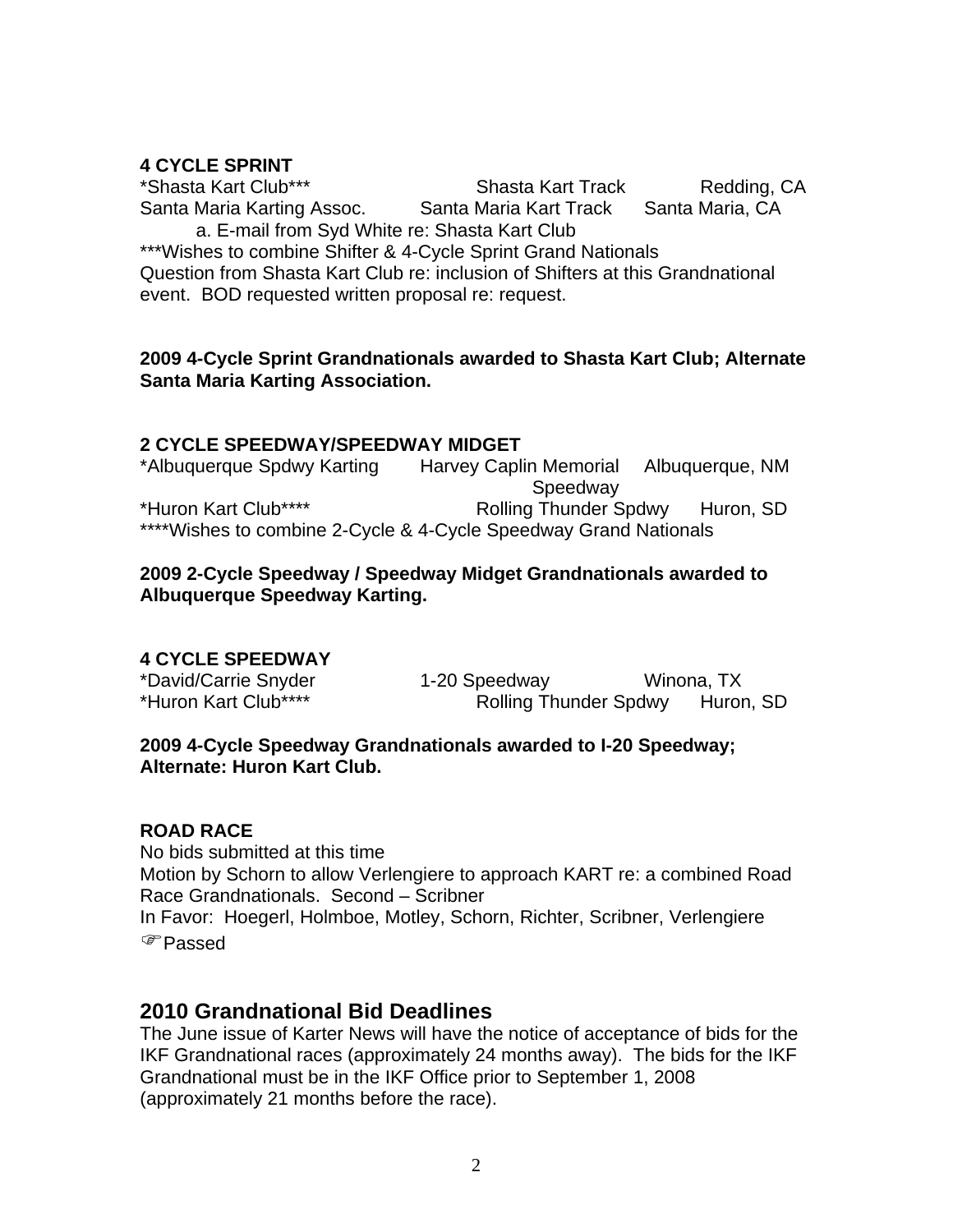# **Director Issues**

Motion by Verlengiere that the BOD be awarded a 50% raise; Second – Motley. In Favor: Hoegerl, Holmboe, Motley, Schorn, Richter, Scribner, Verlengiere )Passed

Note: IKF Board members are not currently paid

Motion by Motley, in Section 504.3 to add: This representative is expected to have sufficient experience and tools to disassemble the engine/clutch as directed by the tech official. Second – Schorn

In Favor: Hoegerl, Holmboe, Motley, Schorn, Richter, Scribner, Verlengiere )Passed

Motion by Motley to change IAME Cup weight to 370 lbs. (Section 275.5.3.2); Second – Schorn

In Favor: Hoegerl, Holmboe, Motley, Schorn, Richter, Scribner, Verlengiere )Passed

Motion by Motley to change Section 202.5.4.2.1 Minimum weight changed to 500 grams. Second – Schorn

In Favor: Hoegerl, Holmboe, Motley, Schorn, Richter, Scribner, Verlengiere )Passed

Motion by Motley: Add at any reference to EGT sensors: Lambda sensors are approved. Second – Richter (Section 603.2.13) In Favor: Hoegerl, Holmboe, Motley, Schorn, Richter, Scribner, Verlengiere )Passed

## **Tech Manual Clarification / Updates**

252.1.5 Remove the last sentence of this section. Request by Verlengiere that Motley provide further related clarifications at the June phone meeting.

105.1.6.3.5 Neck Collars: Add before the last sentence: The Leatt-Brace Moto GPX is an acceptable neck brace.

1 event \$20 membership – there are no refunds on these once they are sold. If the person wishes, they may credit the \$20 toward a full membership if they join IKF before leaving the event that day.

**Proposals From Hilger**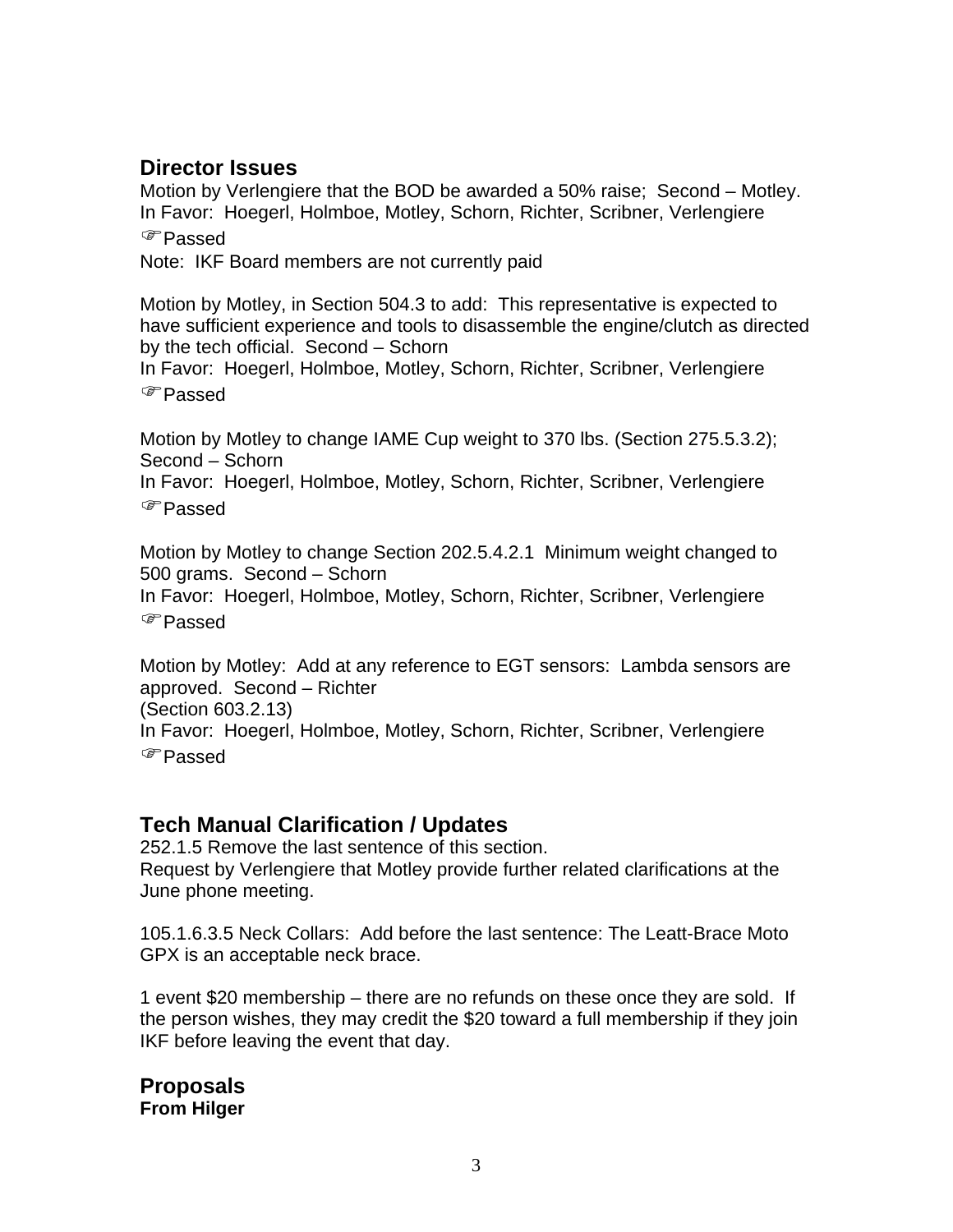Proposal 1: 104.6.1 Competition Age: IKF competition age is the highest age of a driver during the calendar year (January 1 thru December 31). Also a driver with an attained age of 15 may move to a competition age of 16. Change to:

104.6.1 Competition Age: IKF competition age is the highest age of the driver during the calendar year (January 1 thru December 31).

104.6.1.1 Sprint and Road Race only: A driver with an attained age of 15 may move to a competition age of 16.

Reason for change: To eliminate the confusion on specifying the competition age rule, then having an exemption to the rule. This would apply to Speedway racing only.

Note: If approved, need to add to the beginning of the National classes where age is listed stating to refer to Section 104.6 for description of the age rule.

Seconds: Verlengiere, Hoegerl

#### **From Scribner**

Proposal 2: Replace 201.6.1 to 201.6.3 to: 201.6 Rear Bumpers Full width rear bumpers will be required starting January 2009. CIK style. Dimensions to be developed. Seconds: Motley, Schorn

Proposal 3: 207 Class # 4,5,6: Change IKF competition Age 12 to competition age 11. Seconds: Holmboe, Verlengiere

Proposal 4: Change 275.5.2 to read "age 13 to 15." Seconds: Motley, Verlengiere

#### **From Motley**

Proposal 5: Section 603

Add: In any class that has intake or exhaust restriction, any test deemed appropriate test to determine seal/crankcase integrity is permitted. Both pressure and vacuum tests may be used not exceeding 5PSI / 5inhg. The engine should not lose more than 1 PSI or 1 inhg within 60 seconds. Seconds: Schorn, Richter

Proposal 6: 620.53 Add: It is the intent of the clutch rules to ensure that the components are left stock. Grinding or machining to reduce contact areas on the fixed plate, lining or pressure plate is not allowed. Seconds: Scribner, Hoegerl

## **From Hoegerl**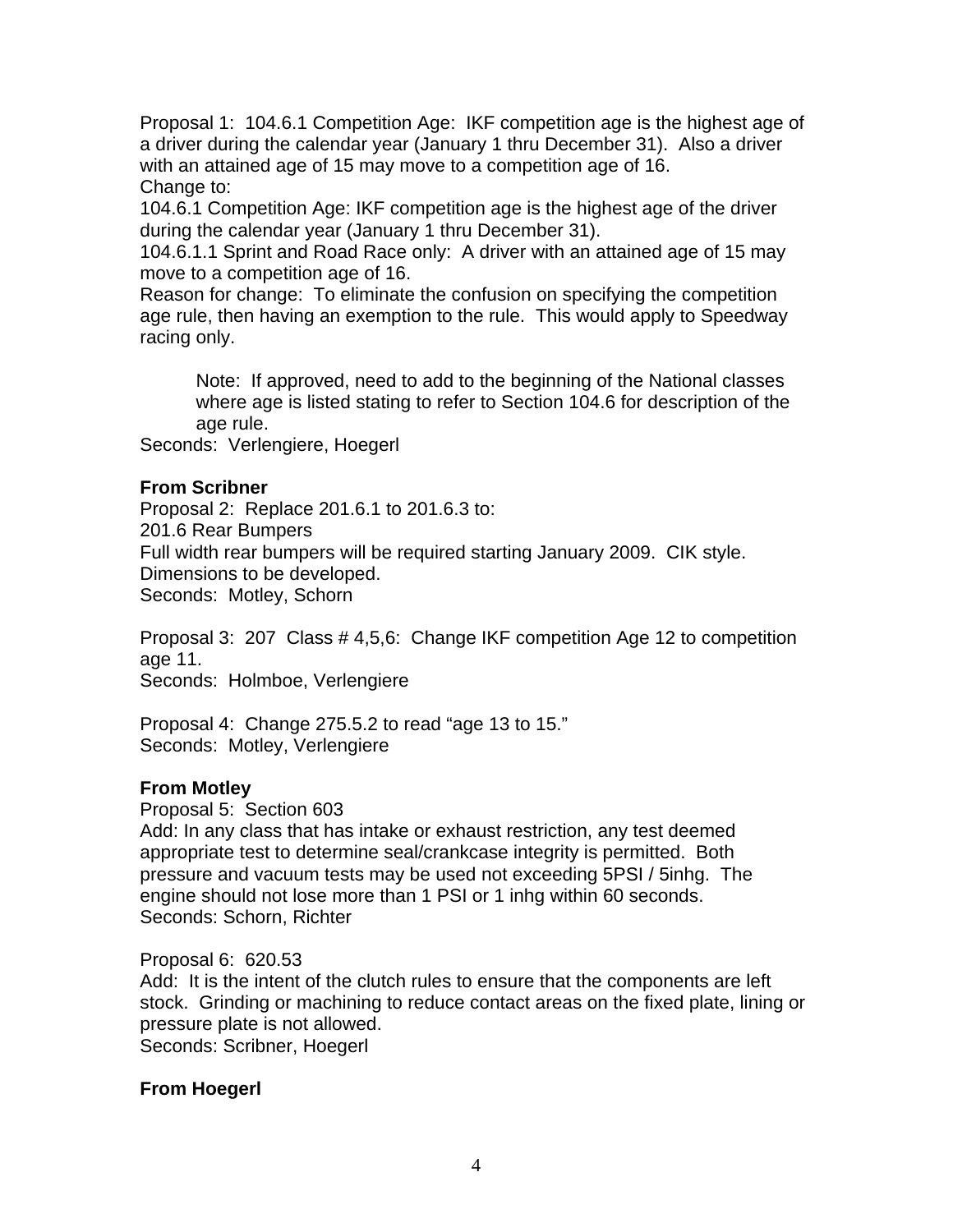Proposal 7: Add to page 87, Section 622 Comer K-80, 2008 Tech Book. Piston: Bottom ring must be left on piston. Piston and ring must be installed into cylinder and must not fall through cylinder under it's own weight. Rings to be of magnetic material and can not drop through cylinder, maximum end gap to be .040".

Seconds: Verlengiere, Schorn

# **Membership Discussion**

#### **Insuring events other than kart racing**

Shasta Kart Club re: possibility of insuring other types of racing, example: pocket bikes. BOD clarified that Shasta Kart Club needs to provide IKF a set of rules for the type of racing they want to sell insurance passes for. IKF has a limit of 450cc maximum for any type of racing engine. Note that cost will not be the same as for kart race pass, but will be a reasonable price.

#### **Value for Insurance Dollar**

Discussion re: insurance rates. While IKF insurance may be \$1.50 more per pass than a competitor, IKF does provide more than just insurance. IKF also provides a tech manual; events not insured by IKF are not allowed to use IKF rules. Other benefits IKF provides for members and sanctioned tracks include: Matching Funds Program, technical support, grievance committees, committees specific to different venues of racing (Sprint, Speedway, Road Race), Karter News and a web page with current information.

Verlengiere asked what value current clubs see in exclusively selling IKF passes. Barros stated that while her club has exclusively sold IKF passes, they are not seeing the value for their \$ that they have in the past. Verlengiere commented on the situation with clubs vs. tracks / promoters being awarded Region and Grandnational races. He questioned Sharon Barros re: her club's sense of fairness in awarding races. Barros stated that in some situations, clubs are bullied into taking race dates they are given, or not given any races at all. Verlengiere agreed that Region Coordinators in recent years have been allowed to do what they want, without intervention from the BOD.

Richter reported that BOD has discussed some criteria for clubs / tracks to get IKF Regional races. Example: the clubs / track would have to get "3 punches", i.e sell IKF insurance at 3 or more events to be eligible for a Regional race.

#### **Karter News**

Chris Scribner requested that the IKF BOD consider naming him as the Karter News Editor. He presented info about his current involvement in race coverage via his web site. His proposal included a monthly fee plus a percentage of new advertisement he brings in. Carrie Snyder reported she submitted 5 stories last year re: races at their track and none were published. Scribner also reported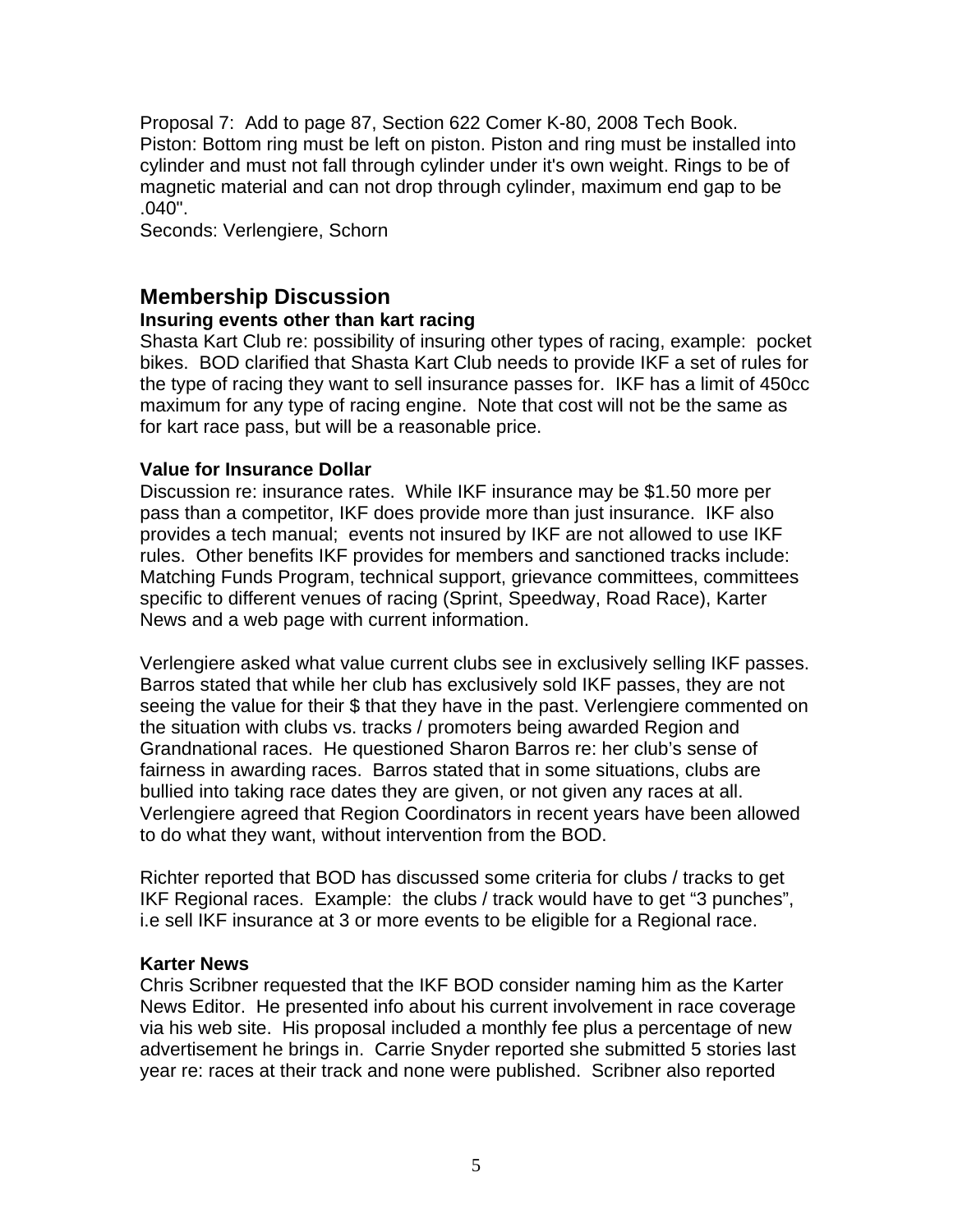submitting stories that were not published. Some discussion re: difference between editing a magazine and maintaining a website.

#### **Exceptions to Age Rule**

Maria Sanchez spoke to the Board re: an exception for her son to move up into a higher age class. Several members stated that past requests have always been denied. Schorn recalled that in Sept. '07 at the IKF meeting in Sacramento, another parent in a very similar situation approached the BOD and was denied his request.

Motion by Scribner that the BOD can consider club races only to adjust age requirements, with a 1 year maximum movement (up or down). All submissions must be made between December 25 to January 5. Second – Richter. In favor: Holmboe, Richter, Scribner

Opposed: Hoegerl, Motley, Schorn, Verlengiere

)Failed

Verlengiere asked where the BOD could go from here; is there anyone interested in changing the rule in the future? Holmboe said he would be interested in exploring the issue further. Scribner suggested some sort of qualification criteria. Verlengiere stated that if action is taken that is not well thought out, the results could be a disaster; while he is not opposed to considering exceptions to the age rules, he does want to be sure it is done correctly.

#### **Unleaded Fuel**

BOD has had discussions with both Sunoco and VP. Intent is to move to unleaded fuel in all possible classes; there will be few exceptions.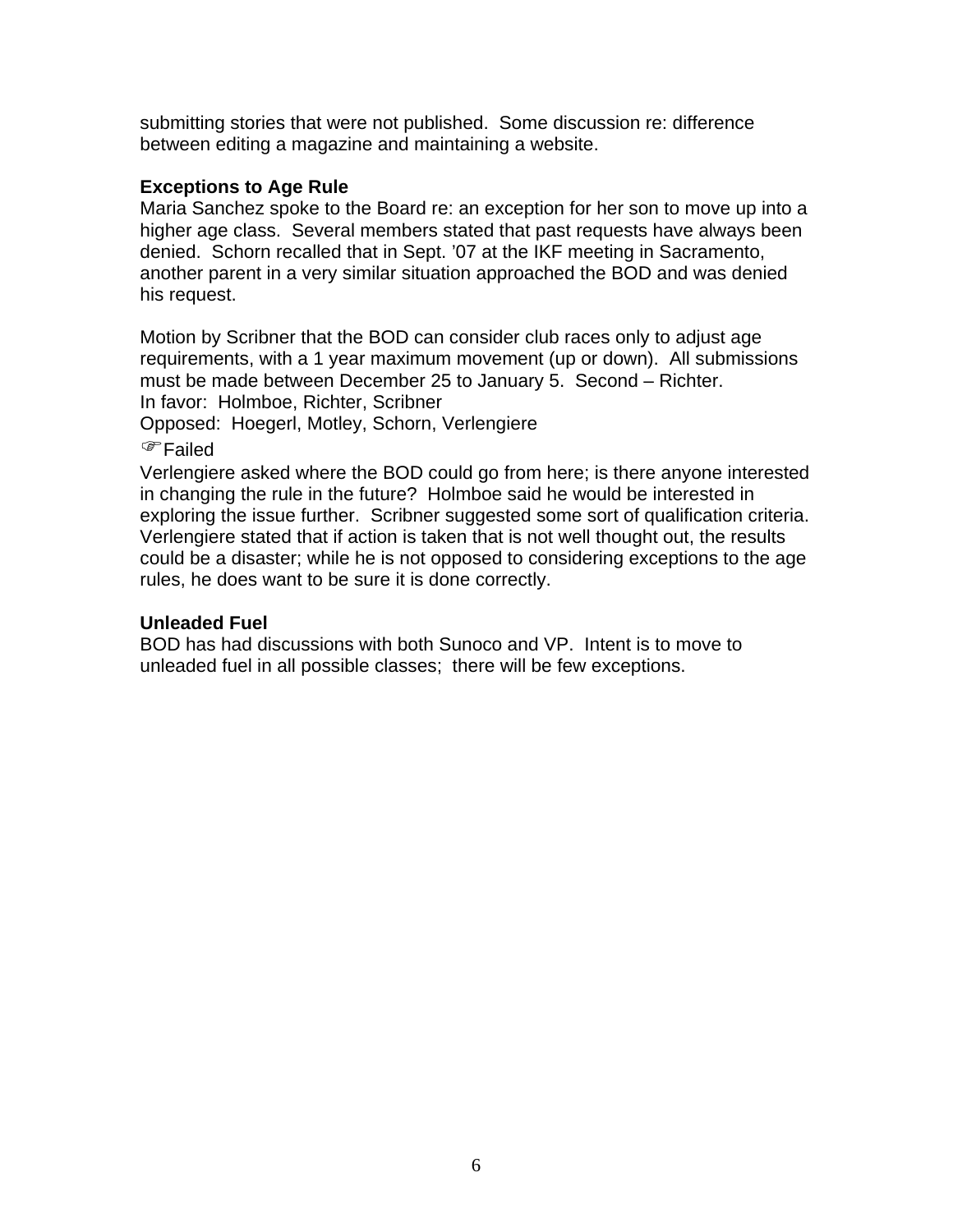# **Sunday Session**

Directors in attendance: Jack Hoegerl, Gary Richter, Don Holmboe, Bill Hilger, John Motley, Mike Schorn, Rick Scribner, Art Verlengiere. Absent: Don St. Ours

Members and guests in attendance: Janet Scribner, Deven Sanchez, Maria Sanchez

Hilger opened the meeting with a moment of silent prayer: "On behalf of the IKF Board of Directors, staff and our members, we offer our sincere condolences to the family of Kenneth McKinster, a 12 year old boy who suffered fatal injuries in a go-kart accident on April 11."

# **Discussion Items**

BOD is doing a complete corporate review of fees, schedules and processes. Discussion of how climate is changing. Example: Motley described how his customers are different than they were 10 years ago. Customers will bring karts in for maintenance (i.e.brake jobs) that 10 years ago they did on their own. Others agreed that they are seeing the same trends. Racers just want to race, and do not want to serve on committees, do routine maintenance, etc.

Discussion re: process for a club to use IKF insurance. Some clubs believe they have to pay a sanction fee when they use IKF insurance; in fact, the sanction fee is only required if the race is a punch or Regional race. There is no sanction fee at the club level.

Scribner suggested that IKF develop a tiered pricing system. If a track used exclusively IKF insurance, they would pay a different rate than those tracks that use a combination of IKF and competitor insurance throughout the season. Some concern about penalizing those tracks that use IKF insurance exclusively with no Region races on their schedule.

Holmboe requested that someone be appointed to investigate with IKF insurance carrier if all current paperwork is still required. Scribner stated that he has projected the # of pit passes that could be sold if the IKF pass price could be priced more competitively, assuming that they would switch to IKF insurance. Some discussion re: what level of insurance (\$1 million, \$2 million, \$5 million) tracks want/need. Scribner requested to be appointed to explore these issues with the insurance company. He suggested he could do some investigating, with a meeting to be held at the September meeting with reps from the insurance company and BOD reps.

Motion by Holmboe to approve this; second – Verlengiere In favor: Hoegerl, Richter, Holmboe, Schorn, Scribner, Verlengiere Abstain: Motley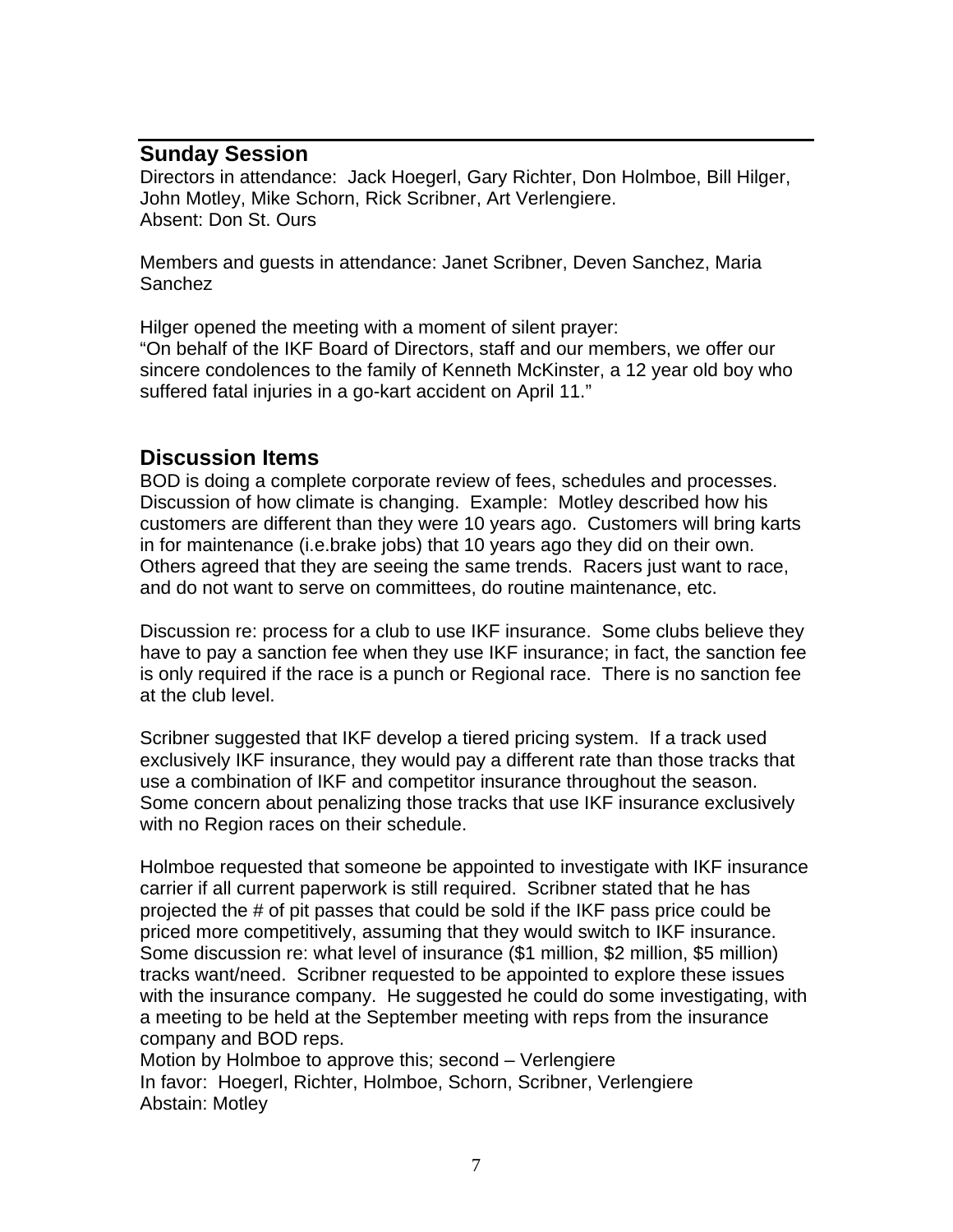)Passed

Discussion re: need for variety of wrist band colors to accommodate requests from customers (promoters / clubs). There are currently some different colors available.

Discussion re: need for IKF to explore new benefits to offer to their members, clubs and promoters to meet the changing climate.

Motion by Schorn to appoint Gary Richter and John Motley to review rules from different lines of racing where IKF insurance will be used. Second – Scribner In favor: Hoegerl, Richter, Holmboe, Schorn, Scribner, Verlengiere, Motley )Passed

## **Director Issues**

Further discussion re: Sanchez request and history of parents who have asked for their children to move to an older class because of their weight and inability to be competitive in their current age group. Board offered option to develop a Local Option class with a higher weight.

Motion by Verlengiere to create a pilot program in Region 11 at Davis Track, for their club races only, that Deven Sanchez (with the approval of our insurance company) be allowed to run as a Jr. II for the remainder of the year. At the end of the year IKF BOD will evaluate the impact of this decision and give due consideration to extending it beyond that club; second – Richter In favor: Holmboe, Richter, Scribner, Schorn, Verlengiere Opposed: Hoegerl, Motley

#### )Passed

Mrs. Sanchez will be notified of this decision, and can apply to the track re: the decision. IKF requests that the track notify IKF re: their decision to honor this. (Mrs. Sanchez and Deven Sanchez later came to the meeting and the BOD explained their decision to Deven).

Hilger did comment on the fact that Deven was illegally entered in the Jr. II class earlier in the season and that these actions can have far reaching ramifications for both the competitor, and for the other competitors in the class.

Motion by Motley to approve trophy, with modifications, for the 2008 2-Cycle Sprint and Road Race Grandnationals. Second – Holmboe In favor: Holmboe, Richter, Scribner, Schorn, Verlengiere, Hoegerl, Motley )Passed

Motley, on behalf of IKF, congratulated former IKF member Danica Patrick for winning the Motegi IRL race.